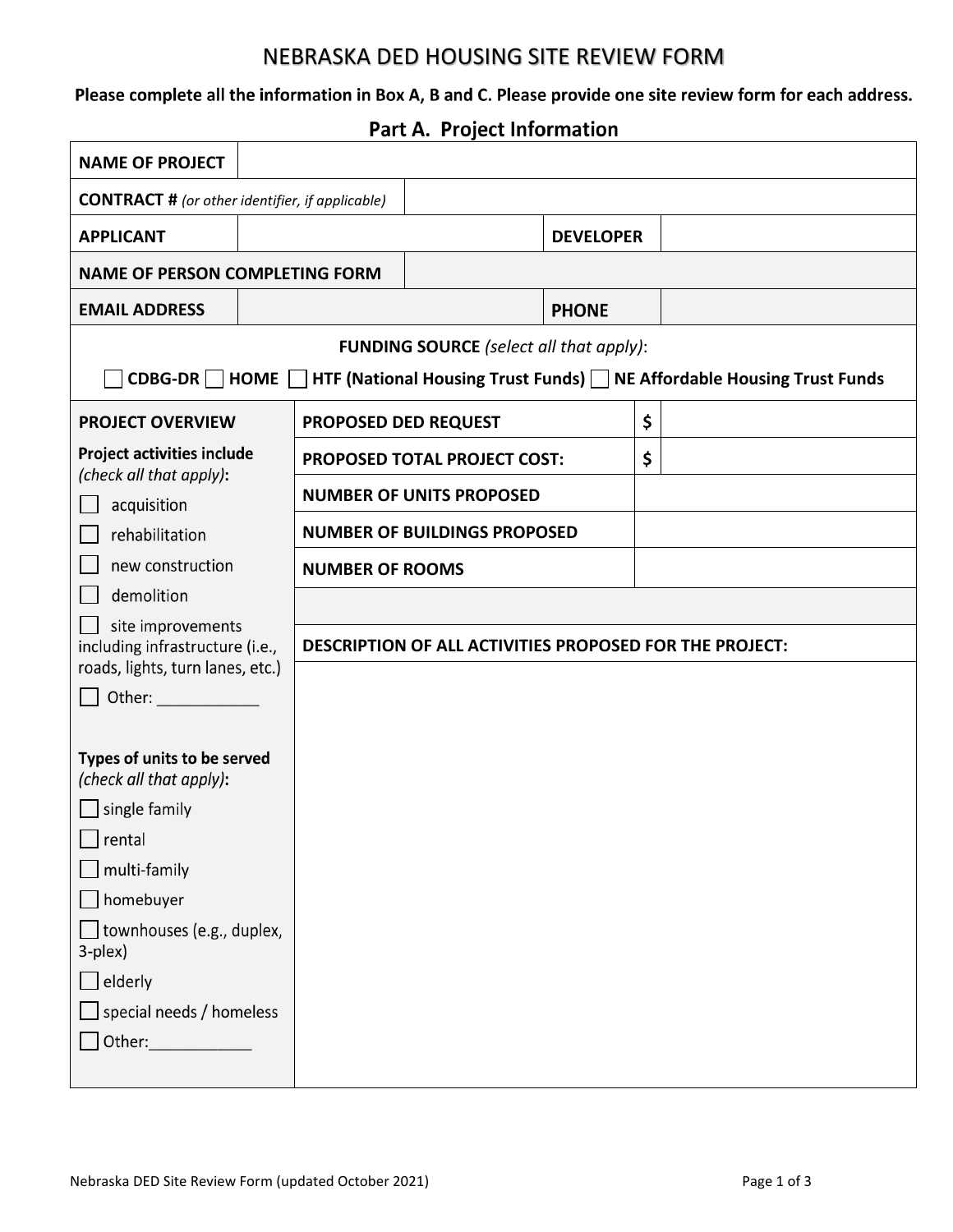### Part B-1. Proposed Site Information

| Property Physical Address of Site proposed for the project:                                                               |  |  |  |  |
|---------------------------------------------------------------------------------------------------------------------------|--|--|--|--|
| <b>Condition of lot:</b> $\Box$ vacant $\Box$ existing structure                                                          |  |  |  |  |
| <b>Shape of Site</b> $\Box$ Square $\Box$ Rectangular $\Box$ Other $\Box$ (long narrow sites should be avoided)           |  |  |  |  |
| Slope of Site ■ No Slope ■ Slight Slope ■ Medium Slope ■ Steep Slope                                                      |  |  |  |  |
| Is the site located in a suitable neighborhood or location? (consider noise, traffic, view, air pollution, etc.)          |  |  |  |  |
| $ \;\; $ Yes $ \;\; $ No $\;$ *Refer to 24 CFR 93.150 for HFT and 24 CFR 983.6(b) for HOME Site & Neighborhoods Standards |  |  |  |  |
| Is the site compatible with surrounding land uses? $\Box$ Yes $\Box$ No                                                   |  |  |  |  |
| The adjacent properties include: (Residential, Commercial, vacant?)                                                       |  |  |  |  |
| North __________ South __________ East _____________ West _______                                                         |  |  |  |  |
| Is the site located in reasonable proximity to facilities and services that may be utilized by the residents?             |  |  |  |  |
| Yes No                                                                                                                    |  |  |  |  |
| Describe the distance to the following locations:                                                                         |  |  |  |  |
| Day Care ______ miles  Grocery Store ______ miles  Hospital ______ miles                                                  |  |  |  |  |
| Parks miles Schools miles Shopping miles                                                                                  |  |  |  |  |
| Other Health Care Services ______ miles                                                                                   |  |  |  |  |
| Is the site located within a 100 year floodplain? (also known as a Special Flood Hazard Area [SFHA])                      |  |  |  |  |
| Yes    No                                                                                                                 |  |  |  |  |
| Are there any mitigating measures needed for the project?                                                                 |  |  |  |  |
| $\Box$ Yes $\Box$ No These measures will include:                                                                         |  |  |  |  |

# Part B-2. Proposed Site & Project Information - Disaster Recovery

| Is the site in a location that addresses unmet housing needs outlined in the CDBG-DR Action Plan for DR-4420? $\Box$ Yes<br>No.                         |  |  |  |  |
|---------------------------------------------------------------------------------------------------------------------------------------------------------|--|--|--|--|
| Is the site located within a 100-year floodplain? (i.e., Special Flood Hazard Area [SFHA])<br>$\vert$   Yes $\vert$ No                                  |  |  |  |  |
| Are there any mitigating measures consistent with HUD CDBG-DR requirements needed for the project?<br>$\Box$ Yes $\Box$ No These measures will include: |  |  |  |  |
| Does developer have site control? $\Box$ Yes $\Box$ No                                                                                                  |  |  |  |  |
| Have there been any choice limiting actions which would impair environmental review approvals? $\vert \vert$ Yes $\vert \vert$ No                       |  |  |  |  |